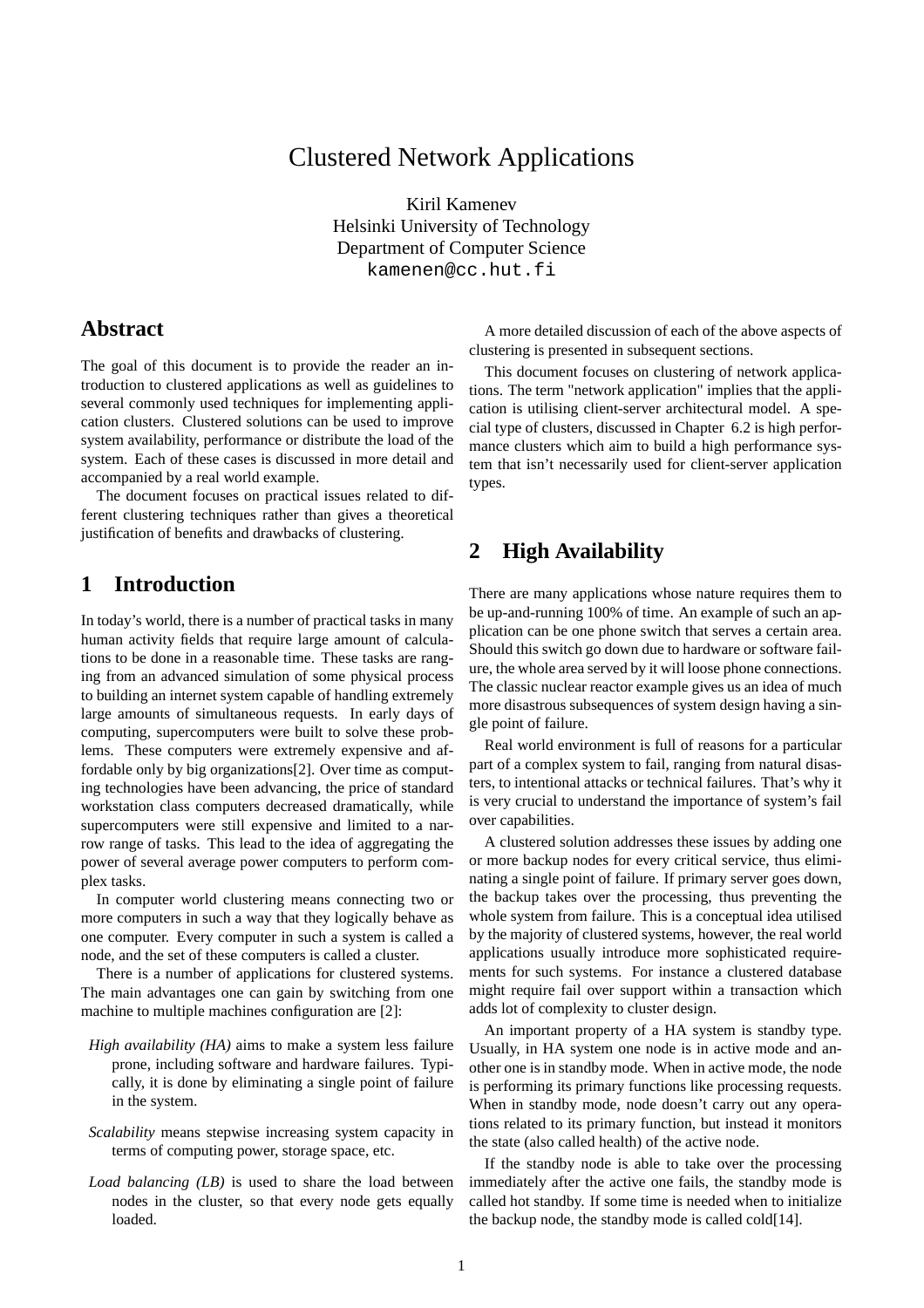## **3 Scalability**

Scaling a system means increasing its performance by adding an additional module (e.g. server node). In fact, it is often more cost effective to build a clustered system consisting of nodes with average power instead of acquiring one extremely powerful machine. A good example of a scalable system is a global database. A resource that database management systems lack most is CPU power. If a database server gets too much requests and there's not enough power to serve them, it will result in long delays or even refused connections.

Adding an additional database server will increase the amount of served requests, though productivity growth is not linear.

There are two different types of scaling - vertical and horizontal scaling. Horizontal scaling means adding a new node to the cluster. Vertical scaling means adding running several instances of the network application on the same machine, e.g. using a different port number[2]. There are several reasons to use vertical scaling instead of horizontal:

- The solution can prevent the system from SW failures, while the hardware failures still remains an issue. On the other hand software crashes occur more often that hardware, and for many applications it is enough to tackle only software faults.
- Even though both instances of an application run on the same physical machine, performance of the system can still be increased. Some OS prevent a single process from consuming more than a certain amount of computing power. Creating several processes allows utilising CPU resources more efficiently.
- The solution is cheap to implement, since no investments in new hardware are needed. Only an additional application license is needed.

## **4 Load Balancing**

Load balancing is similar to scaling a system. A typical candidate for load balancing is a web- or database server. By distributing all incoming requests to different servers, the amount of requests served by one server is decreased, thus improving response times and increasing the amount of simultaneous connections.

Load balancing is closely related to high availability, since sharing the load between several nodes also eliminates a single point of failure. The difference is that in load balancing scenario all servers are active and loaded at the same time, while pure HA scenario implies that one or several servers are mostly in standby mode.

# **5 Clustered Applications Types**

Clustered applications can be divided into two large groups:

- Cluster-aware applications
- Cluster-unaware applications

Cluster-aware applications are designed specifically for use in clustered environment. They know about existence of other nodes and are able to communicate with them. Clustered database is one example of such application. Instances of clustered database run in different nodes and have to notify other instances if they need to lock or modify some data.

Cluster-unaware applications don't know if they are running in a cluster or on a single node. Existence of a cluster is completely transparent for such applications, and some additional software is usually needed to set up a cluster. A web server is a typical cluster-unaware application. All servers in the cluster have the same content, and the client doesn't care from which server he/she gets the requested resource. A web server serving a dynamic application, where every user has own context must be cluster-aware, since user's session must be shared and synchronized among the nodes.

Usually a clustered solution doesn't cover only one of the above problems, but instead solves each of them to a certain extent[1]. Depending on the application nature and context, emphasis is put to the aspects that are most important for a particular application. The following sections discuss each of the problems listed above in more detail and provide a brief introduction to commonly used solutions.

### **5.1 DNS-based clustering**

A clustered web server is perhaps the simplest example of an application that is a good candidate to be clustered. If one decides to set up a web server, and eventually the server becomes popular, the problem of server performance will arise sooner or later. For the end user this problem will result in extremely long response time or/and unavailability of the requested resources. The reason for that can be insufficient bandwidth, insufficient computing power or both of them. Naturally, these signs indicate that it is time to scale up the system[5, 12].

The simplest way to do that is to set up an additional web server with its own IP address, but bind this address to the same domain name as for the first server[5]. The DNS server should also be configured so that it uses the addresses defined for a certain name in a round-robin manner. This will result in one part of the users connecting to one server, while the rest will be connecting to another one. Thus, the average load of one server will be decreased.

Here are the main advantages of this solution:

- Easy to implement, since DNS round-robin is a standard function of most of DNS servers on all platforms
- It is transparent from both application and client point of view.
- Server is chosen only once in the beginning of communications.
- Clustering can be applied to all IP traffic (TCP, UDP)

Unfortunately this approach has also some major disadvantages:

• The traffic cannot be differentiated by port number, i.e. all traffic will be destined to the same server, no matter what destination port is used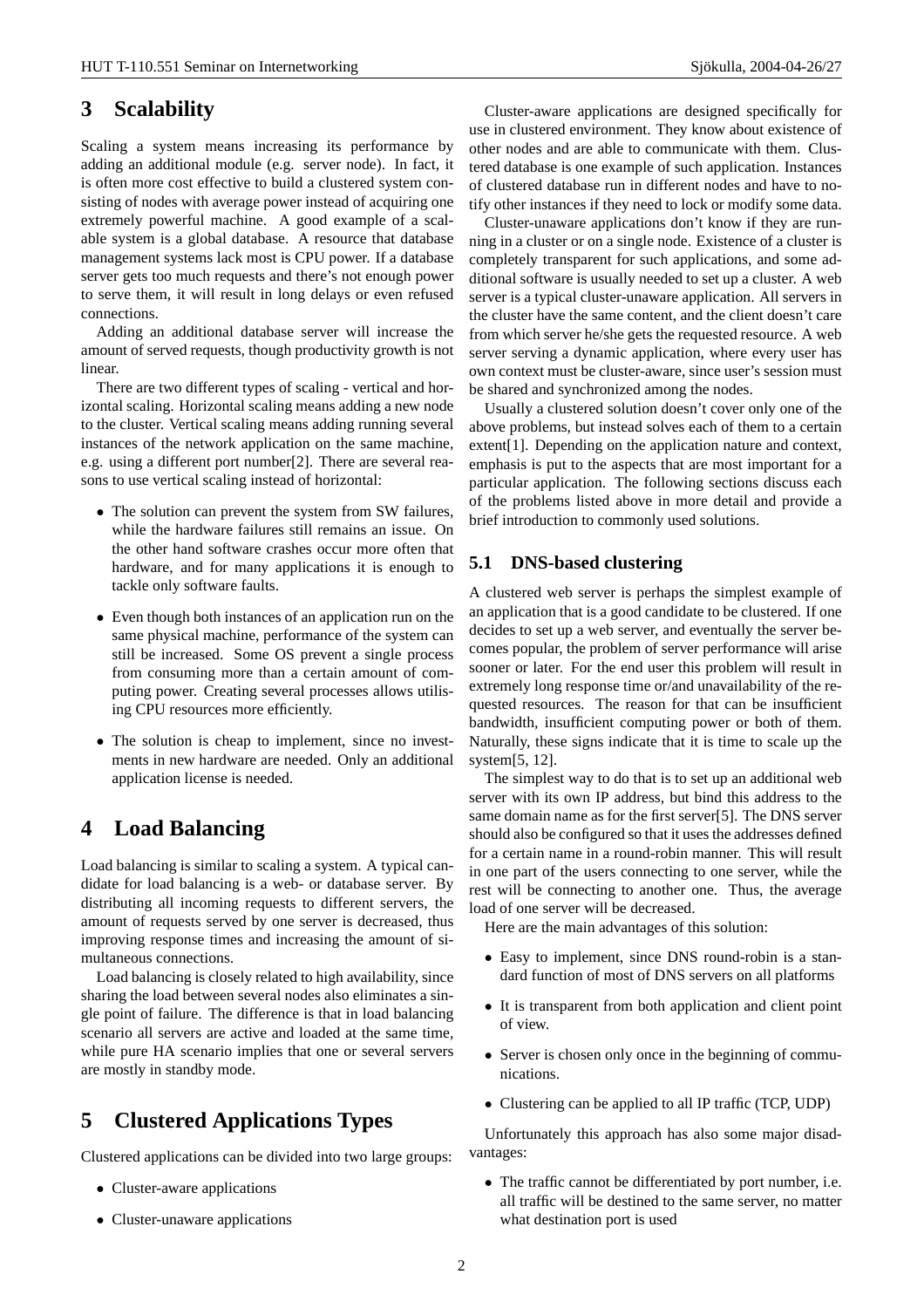- DNS server is not aware of the availability of servers in the cluster. Should one of the servers fail, users who will resolve the host name to IP address of the failed server will not be able to access the needed services
- DNS server is not aware of the load of servers, which may result in overloading or/and failing of one of the nodes
- Many network application clients cache IP addresses, which may result in a hot spot, or trying to contact a server that is currently unavailable, i.e. high availability cannot be achieved with this approach

The drawbacks of DNS-based clustering can be partly solved by adding some intelligence to the DNS server. Typically a company owns an authoritative name server that is resolving the names belonging to the top level domain owned by the company. This is where the DNS intelligence should be applied. In contrast with the traditional IP address rotation approach discussed above, the following enhancements can be offered[5]:

- IP address of unavailable server is not sent to the client
- IP address of overloaded server is not sent to the client
- users can be redirected to the most proximate sever
- A virtual IP address, not a real IP address of a back-end server can be issued to the user

However even these improvements do not solve all the problems existing in DNS-based clustering. For instance, client caching of IP addresses still remains a problem.

The intelligent DNS server is the first step towards the systems with dedicated load balancer, which is discussed in more detail in next section.

#### **5.2 Using a dedicated load balancer**

A more sophisticated approach to clustering is to introduce a separate network device that will serve as load balancer and distribute the network traffic between available servers. The level of intelligence that load balancer possesses can vary.

The simplest case is distributing the requests in roundrobin fashion. More complex design may include some logic for determining the load of every server in the cluster and make a redirection decision based on that. Load balancer can also take care of keeping a track of server's status (available or not) and taking that into account before making a decision.

There are several basic techniques for determining the load of a server. For web server it would be enough to issue a simple HTTP request to each server and measure the response time. For more complex applications, a special agent can be placed onto every server. The agent should be capable of collecting all the information characterizing the server load, and returning that information to the load balancer[12].

The challenge of this approach is to make the load balancer transparent for the client. Several existing solutions for this problem are described in the following sections.



Figure 1: NAT forwarding might result in non-cluster traffic going through the gateway

#### **5.2.1 Network Address Translation (NAT)**

NAT is a technique that provides a way to "hide" a network behind one IP address. Originally it was developed to solve the problem of lack of IP addresses, but it also can be utilised for clustering network applications. When NAT is in use, the network lying behind the NAT gateway appears to the outer network as one IP address. All inbound and outbound traffic goes through the gateway, where the address translation is carried out. During the address translation, the gateway modifies the packet to substitute the source and destination IP addresses so that the packet reaches its final destination. This solution is completely transparent for the end user<sup>1</sup>, since he/she is totally unaware of what happens behind the NAT gateway, and even of the existence of such a gateway at all[12].

However NAT approach has also some serious drawbacks. The main problem is that all traffic going in both directions must go through the gateway. The gateway is responsible for opening, modifying and forwarding of every packet it receives. This creates a significant processing overhead. The fact that for majority of server applications outbound traffic is much bigger than incoming makes this even a bigger problem.

Another aspect of this problem is that NAT gateway completely separates networks from each other, thus enforcing NAT translation for all other (not belonging to the cluster) hosts residing in the network. For instance, the clustered application server might use database for storing data. Setting up the database on the same network as the application server would make all other applications using the database communicate with it through the gateway. If the database is located in a different network, all cluster-database communication would use go trough NAT[12]. Figure 1 illustrates this issue.

<sup>&</sup>lt;sup>1</sup>This is the case only with applications that don't use source IP address for other than transport purposes. E.g. IPSec also uses source IP to calculate the security checksum to ensure that the packet was not altered on its way to destination. As a consequence, IPSec doesn't work over NAT as it modifies the IP packet header.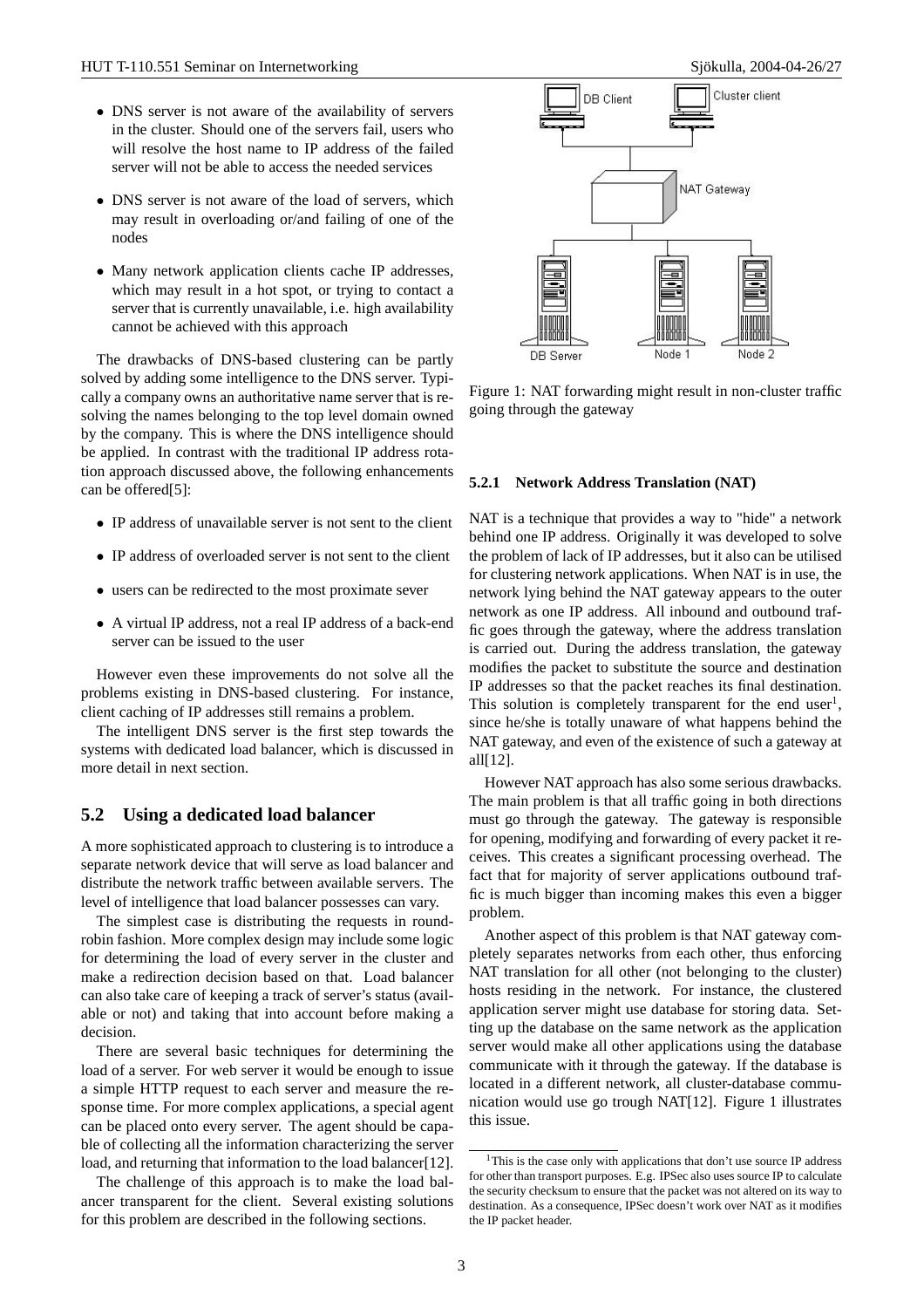

Figure 2: Differences between NAT and MAC routing

#### **5.2.2 Media Access Control(MAC) based forwarding**

MAC based forwarding is an alternative to NAT. This section provides a brief description of MAC forwarding, and discusses its differences from NAT.

MAC address is the physical address of the network interface card, which is used to deliver the packets over physical medium. IP addresses are used to route the packets between hosts which are in different physical networks, while the scope of MAC is limited to one physical network segment. MAC layer is located below IP layer in TCP/IP stack, and data presented in MAC headers is not relevant for higher level protocols.

MAC forwarding is based on substituting destination MAC address with the address of the host where the packet must be redirected. The server then receives the redirected packet and treats it as it was sent directly to this server. Since no modifications were made to the IP part of the packet, the application receives an exact copy of the IP packet sent by the client, including the header fields[12].

This means that the cluster node chosen to process the request believes that it is communicating directly with the client. It sends its reply directly to the client, bypassing the load balancer. The advantage of this approach is that it doesn't bring the overhead of return packet processing, thus saving the processing power of load balancer. As a subsequence it increases system performance. Figure 2 illustrates the differences between routes taken by packets with NAT and MAC.

The limitation of MAC forwarding is that the load balancer and the cluster nodes have to reside on the same physical network segment, i.e. it cannot be used in a highly distributed environment.

Forwarding methods described above can be used unless there is no need to maintain some kind of persistence state across several requests. This approach suits e.g. for a web server serving static content. Unfortunately is doesn't work with the "shopping cart" type of applications that are very popular in the internet. The problem is that client specific information is available only on one node in a cluster, if the subsequent request happens to be forwarded to a different cluster, the application will not be able to access that information. To some extent this problem can be solved by adding a "sticky" connection functionality to the load balancer. Sticky connection means that all requests arriving from the same client will be forwarded to the same node.

However, even this solution doesn't solve all the possible problems. IP address is the easiest way to distinguish one client from another, but nowadays lots of users access the internet via various proxies, which results in many users having the same IP address. Under some circumstances it can result in a hot spot situation. Other proxies use a pool of IP addresses and assign a random IP address for every connection, which makes the sticky connection feature completely useless.

HTTP protocol has a special identifier called session ID that is used to distinguish between different connections even if they are coming from the same IP address. Some products utilise this to overcome the problems mentioned above. However, it is difficult to imagine a product that will support all the variety of existing stateful protocols.

### **6 Cluster-aware applications**

In addition to the problems discussed in the previous chapter, a major disadvantage of cluster-unaware applications is impossibility to provide fail-over facilities for context sensitive applications. If user's session exists only on that node, other nodes don't know about it. If the serving node fails, load balancer will redirect the request to one of the servers that are up, but all the session data will be lost.

Cluster-aware applications solve this problem by adding a notification mechanism that keeps all the nodes in the cluster synchronized. In this case user's data is present on all nodes and each of them is able to take over the processing.

The following two sections present two examples of cluster-aware applications.

#### **6.1 A clustered database**

Database management system is a special case of clusteraware clustered application. It is even more complex application type that the one described in the previous section. In case of a shopping cart application every user has its own session, and session is always modified only on one node. The only thing the server program has to take care about is replication of the session to other nodes. In case of a database, all cluster nodes work on the same data, and maintaining strict consistency of the underling data is the main challenge[10]. Additional feature that is specific only to database clusters is to provide transactional fail over, i.e. if one node fails during the transaction, it can be completed by another node.

EMIC provides a solution for creating database clusters based on MySQL database engine. Every node in the cluster has its own copy of the database and a replication engine that ensuring that data on all nodes is consistent. One of the main tasks of the replication engine is to preserve the global total order (GTO) of the arriving messages. Preserving GTO means that client messages will be applied to the data in the same order on every node. This guarantees that all the nodes will have the same data at all times[7].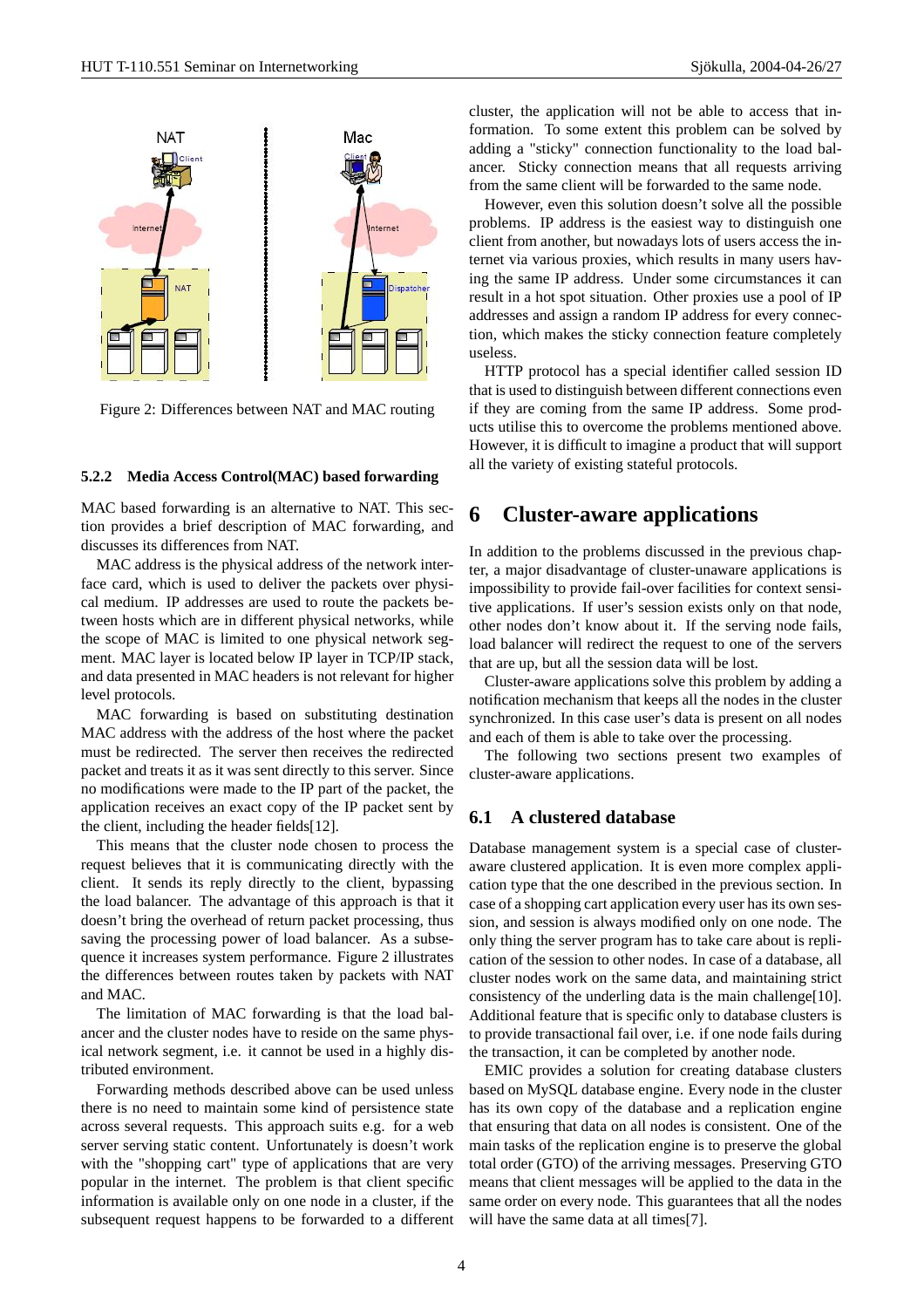

Figure 3: Oracle Real Application Cluster Architecture

Strict consistency of the data allows executing read queries locally without contacting other nodes, which greatly increases the performance of applications that are intensively reading data.

If the queries changes the data in the database, it is replicated to all nodes in the cluster using replication engine. The changes are applied to the data after safe delivery and GTO property are ensured.

Oracle provides a similar large-scale solution called Real Application Cluster. Oracle cluster is implemented by following the "share everything" paradigm. A cluster consists of processor nodes, cluster interconnect, and a disk subsystem. Disk subsystem is a data storage storage shared between processor nodes. Scaling the storage subsystem can increase the system capacity, and increasing the amount of processor nodes can reduce response times[11].

In such an environment every node is acting relatively independently, and it is very important to detect if the failure occurred on some node and isolate that node. For instance, due to failure of interconnect, a cluster might become just a set of servers groups isolated from each other. The cluster system must be able to decide which group will remain functioning as cluster, and which groups should temporary stop operations. This technique is called failure isolation.

#### **6.2 High performance clusters**

High performance cluster is an alternative to one extremely powerful machine needed to perform a large amount of calculations. All HPCs fall into one of two large groups:

- Tightly coupled clusters
- Loosely coupled clusters

Loosely coupled clusters suite very well for large tasks that can be easily divided into small independent tasks. Such clusters usually have one or more master servers, which distribute work units between the computational nodes and collect the work results. Nodes in such clusters can be distributed over large areas, e.g. internet. If a specific task is hardly dividable into small independent tasks, then tightly coupled cluster is a more suitable solution for the problem. In a tightly coupled cluster every node depends on one or more other nodes, and data flow includes several nodes before a task is completed[6].

Loosely- and tightly-coupled clusters concepts are closely related to the concept of commodity and constellation clusters.

Commodity clusters are build by using standard commercial off the shelf (COTS) products. For instance cluster nodes can be widely available workstation class computers with one of the popular operating systems. Standard LAN (or WAN) technologies can be used for communications within cluster. Utilising standard technologies allows creating clusters of extremely large size. Well-known examples of a large scale computing clusters are DNA decoding and search for extraterrestrial life programmes. In each of these programmes every internet user around the globe could make his computer a cluster node by installing a client application. Digital video rendering is another example of a task that can be carried out by a loosely-coupled cluster. Every frame can be rendered independently, which makes the division of work very easy[2].

A special care of networking issues has to be taken. If a cluster contains a large number of nodes, it is likely that at some point many nodes will start submitting their computation results to the master node, which may result in a performance bottleneck. High capacity networking solution can be used to tackle this problem[6].

The difference between commodity and constellation clusters is that in constellation clusters number of processors in one cluster node exceeds the number of nodes in the cluster. Another difference is that the interconnecting network doesn't necessarily have to be standard; it can be a proprietary or custom designed network.

Constellation clusters suite well for the same tasks as tightly-coupled clusters. Usage of non-standard networks makes them limited to a small area. On the other hand, strict control over the configuration of every node makes it possible to create a highly predictable system with minimal deviations from the expected performance. High dependency between nodes in a tightly coupled cluster increases the affect of network latency on the overall system performance. This is the reason for employing non-standard technologies which can provide desired level of control[2].

### **7 Conclusion**

The amount of computational tasks that can be carried out only by a very powerful computer system is growing very rapidly. Many of these tasks were introduced by internet technologies and services gaining more and more popularity every day. Clustering is a cost-effective alternative to supercomputers in this field.

Three main benefits that one can gain by clustering a client-server application are high availability, scalability and load balancing. Non client-server applications can use clustering for building a high performance computational systems called high performance clusters (HPC).

Clustering of a network application can be implemented in a variety of ways, depending on the system requirements, available investments, etc. Some solutions like DNS based